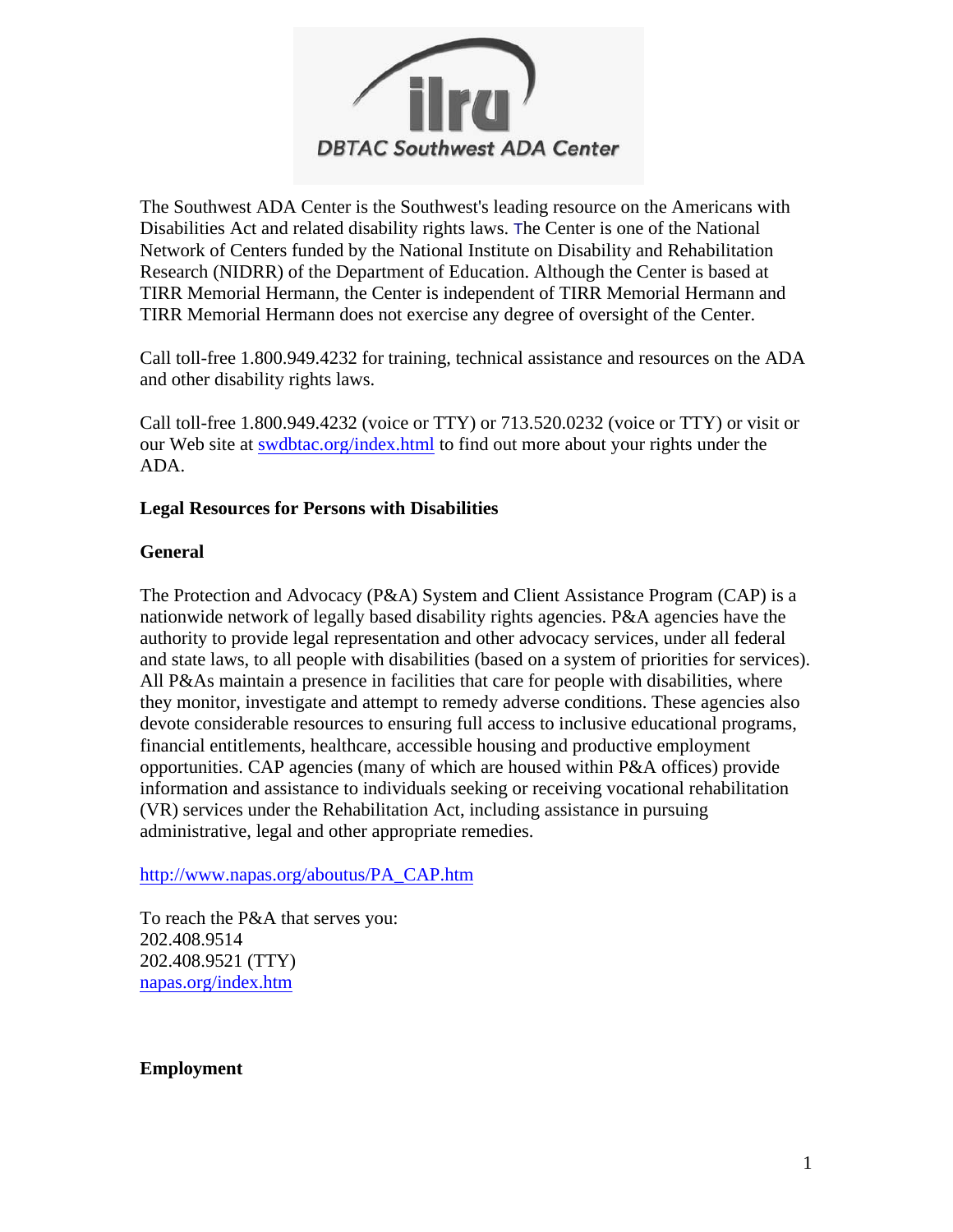Title I of the Americans with Disabilities Act requires employers with 15 or more employees to provide qualified individuals with disabilities an equal opportunity to benefit from the full range of employment-related opportunities available to others.

If you have been discriminated against on the basis of disability you may file a complaint at any U.S. Equal Employment Opportunity Commission field office. Field offices are located in 50 cities throughout the U.S. and are listed in most telephone directories under "U.S. Government."

For the appropriate EEOC field office in your geographic area, contact: 1.800.669.4000 (voice) 1.800.669.6820 (TTY) [eeoc.gov](http://www.eeoc.gov/)

## **Housing**

The Fair Housing Act, as amended in 1988, prohibits housing discrimination on the basis of race, color, religion, sex, disability, familial status, and national origin. Its coverage includes private housing, housing that receives Federal financial assistance, and State and local government housing.

If your rights in housing have been violated you may file a complaint under the Fair Housing Act with the U.S. Department of Housing and Urban Development. For more information or to file a complaint, contact:

Office of Program Compliance and Disability Rights Office of Fair Housing and Equal Opportunity U.S. Department of Housing and Urban Development 451 7th Street, S.W. , Room 5242 Washington, D.C. 20410

1.800.669.9777 (voice) 1.800.927.9275 (TTY) [hud.gov/offices/fheo](http://www.hud.gov/offices/fheo)

### **Education—Elementary & Secondary**

The Individuals with Disabilities Education Act (IDEA) requires public schools to make available to all eligible children with disabilities a free appropriate public education in the least restrictive environment appropriate to their individual needs.